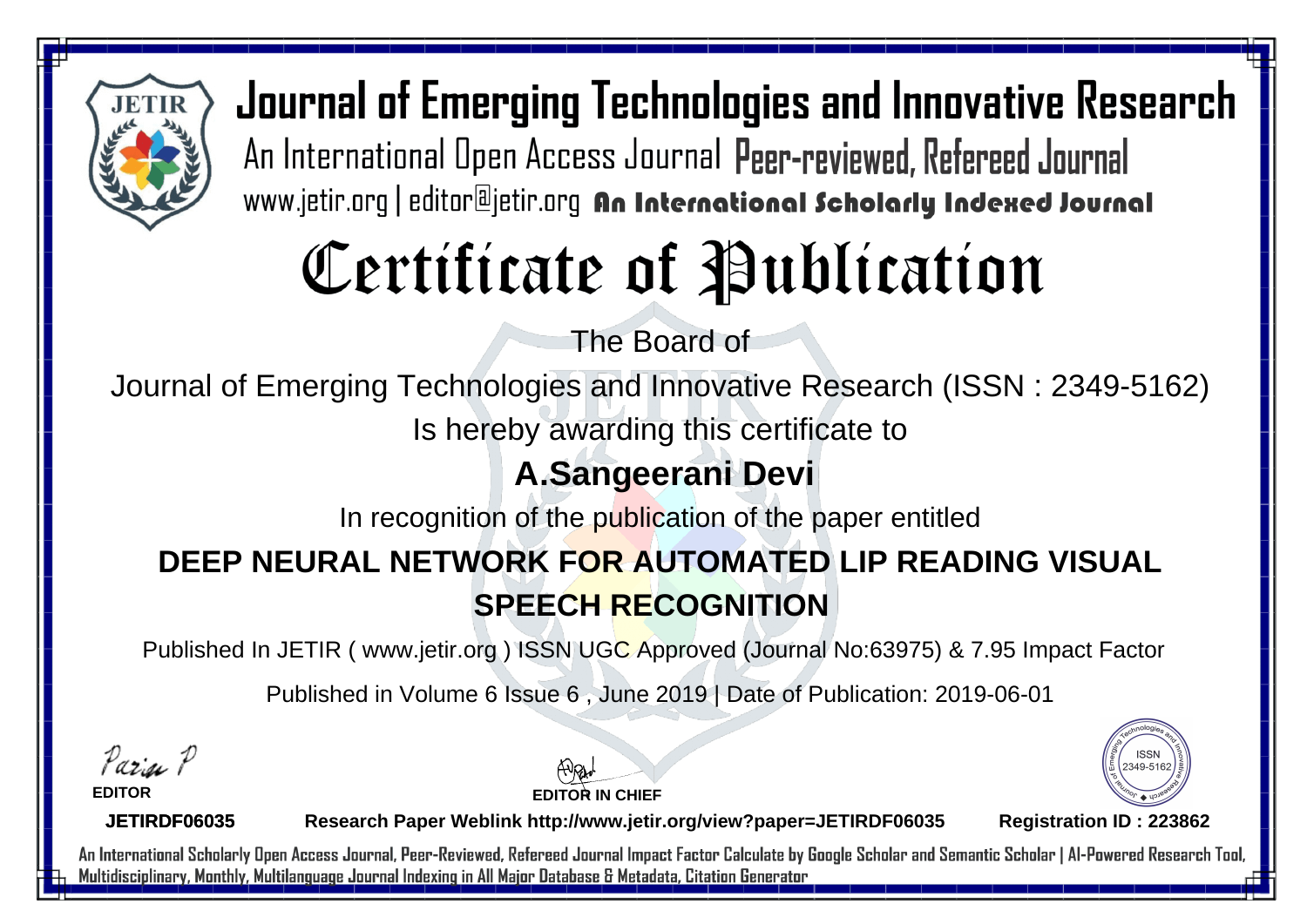

# Certificate of Publication

The Board of

Journal of Emerging Technologies and Innovative Research (ISSN : 2349-5162)

Is hereby awarding this certificate to

#### **Ramya.M**

In recognition of the publication of the paper entitled

## **DEEP NEURAL NETWORK FOR AUTOMATED LIP READING VISUAL SPEECH RECOGNITION**

Published In JETIR ( www.jetir.org ) ISSN UGC Approved (Journal No: 63975) & 7.95 Impact Factor

Published in Volume 6 Issue 6 , June 2019 | Date of Publication: 2019-06-01

Paris P

**EDITOR**

**EDITOR IN CHIEF**



**JETIRDF06035**

**Research Paper Weblink http://www.jetir.org/view?paper=JETIRDF06035 Registration ID : 223862**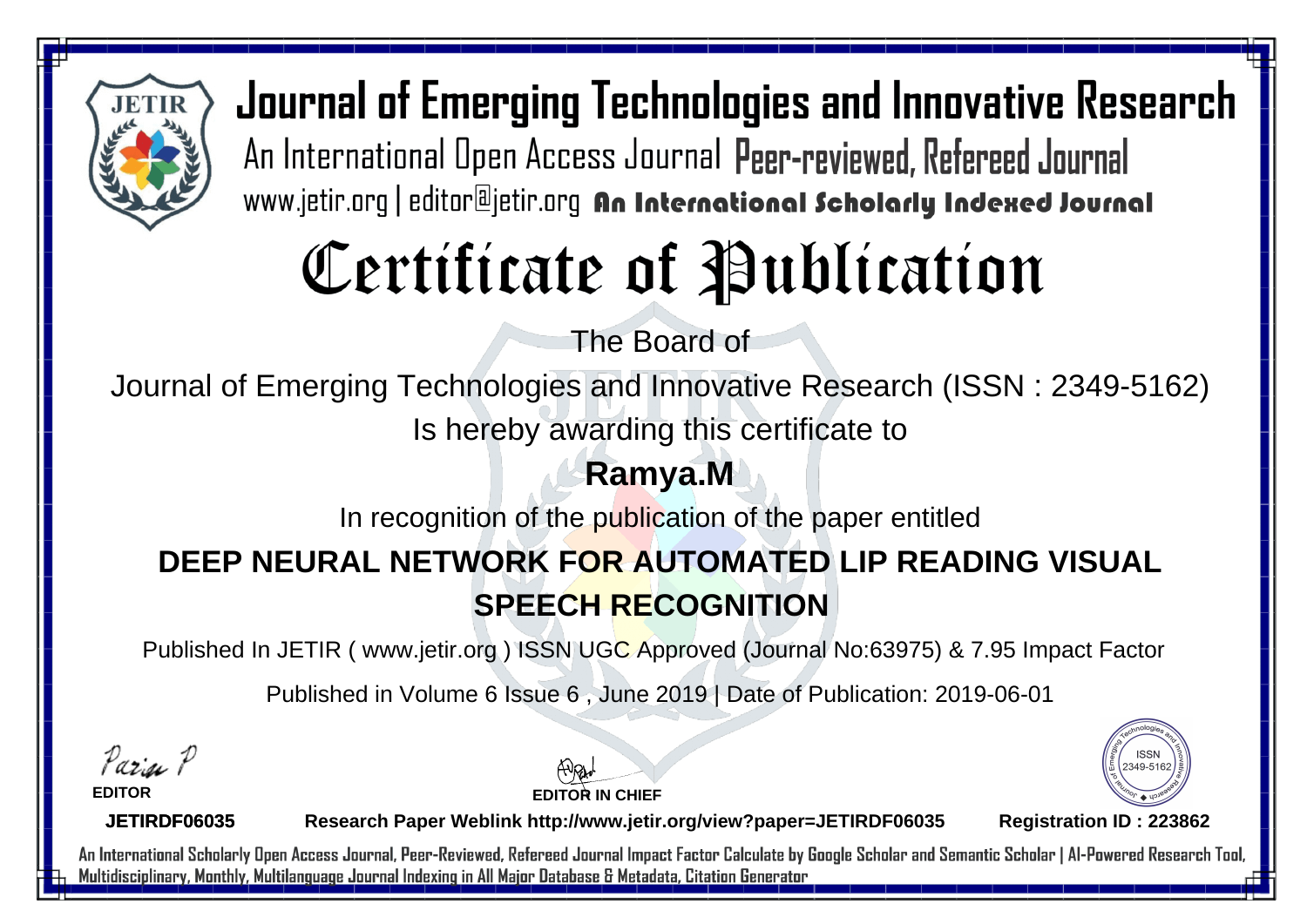

# Certificate of Publication

The Board of

Journal of Emerging Technologies and Innovative Research (ISSN : 2349-5162)

Is hereby awarding this certificate to

#### **Sri Ranjani.B**

In recognition of the publication of the paper entitled

## **DEEP NEURAL NETWORK FOR AUTOMATED LIP READING VISUAL SPEECH RECOGNITION**

Published In JETIR ( www.jetir.org ) ISSN UGC Approved (Journal No: 63975) & 7.95 Impact Factor

Published in Volume 6 Issue 6 , June 2019 | Date of Publication: 2019-06-01

Paris P

**EDITOR**

**EDITOR IN CHIEF**



**JETIRDF06035**

**Research Paper Weblink http://www.jetir.org/view?paper=JETIRDF06035 Registration ID : 223862**